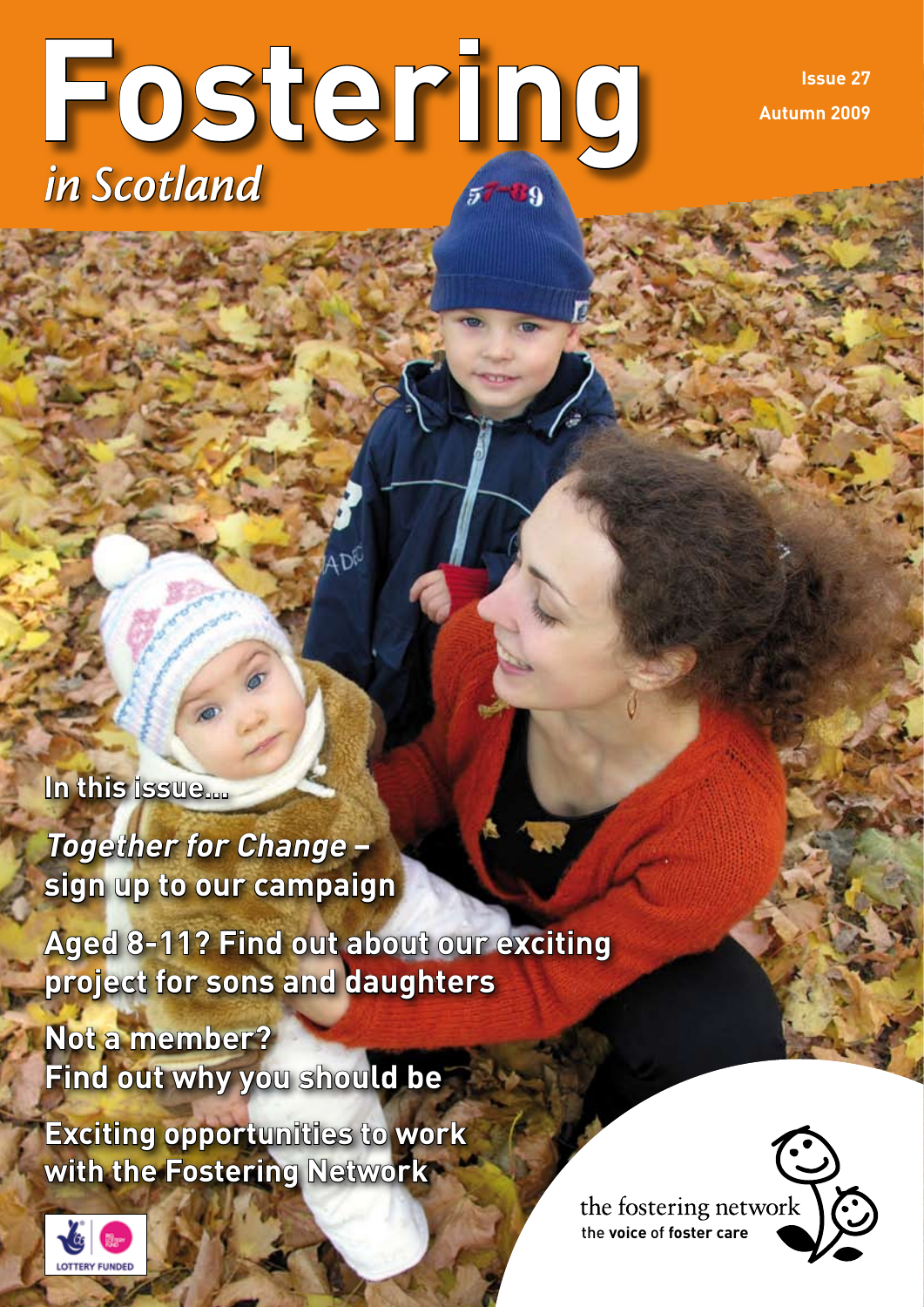# **Hello and welcome**

**Hello and welcome** to the latest edition of our quarterly Fostering in Scotland newsletter! This newsletter is produced thanks to funding from the Big Lottery Fund as part of the Fostering Links project and we hope that you manage to get involved with the project in some way over the next three years. Whether through meetings, events, training or this newsletter – watch out for events happening across the country!

We would also like to welcome Philip Coghill (pictured with wife Julie and Minister for Children and Young People, Adam Ingram), who was elected at this years AGM as a Trustee to the Board of the Fostering Network. We hope to catch up with Philip in our next newsletter and also at our meetings and events.

We all hope you enjoy reading this and as always we would love to hear from you if you have anything you would like to include in our next edition.

Best wishes,

Varah



Philip with wife Julie, talking to Minister, Adam Ingram.

# Dear Members,

**As I write this letter** autumn has certainly arrived! I attended the Fostering Network's Annual Conference in York at the beginning of October and I enjoyed the time to chat to foster carers from across the UK. The Conference launched the Together for Change campaign – read more about this elsewhere in the newsletter.

We were delighted to welcome Jim Bond, the Chair of the Fostering Network Board, to our Scottish Advisory Committee in August and congratulations to Philip Coghill from Edinburgh on being elected onto the Board.

We were sorry when Sue Hardman decided to leave the Advice and Information post in the North and wish her all the best for the future. Margaret Anne McLean from Glasgow Council has been on our Advisory Committee as a representative of the Association of Directors of Social Work. She will be leaving in December and I thank her for her contribution.

The Adoption and Children Act 2007 and the Looked After Regulations were implemented at the end of

September. Training has been taking place over the summer and the Fostering Network and BAAF are currently writing the supporting guidance which will hopefully unravel the legal jargon! As part of the new Act, Freeing Order and Parental Responsibilities Orders (PRO's) can no longer be granted. Instead local authorities can apply for a Permanence Order. One of the goals of Permanence Orders is to give children greater stability and foster carers more authority on everyday decisions.

Another exciting development is the re-shaping of our work with young people in foster care and the sons and daughters of foster carers. Keep in touch to find out what's happening.

We are always keen to hear your views and how you would wish to become involved and we hope to see you soon.

Best wishes,

Anne Black

Chair, Scottish Advisory Committee

#### **Generous bequest for the Fostering Network**



**The Glasgow office** was delighted to receive a generous donation from a member of the community. It was a real surprise to receive this cheque and will help support our work over the coming year. As a charity, being remembered in a will is a wonderful way to ensure that we can continue our work and we are grateful to the individual involved for leaving this legacy.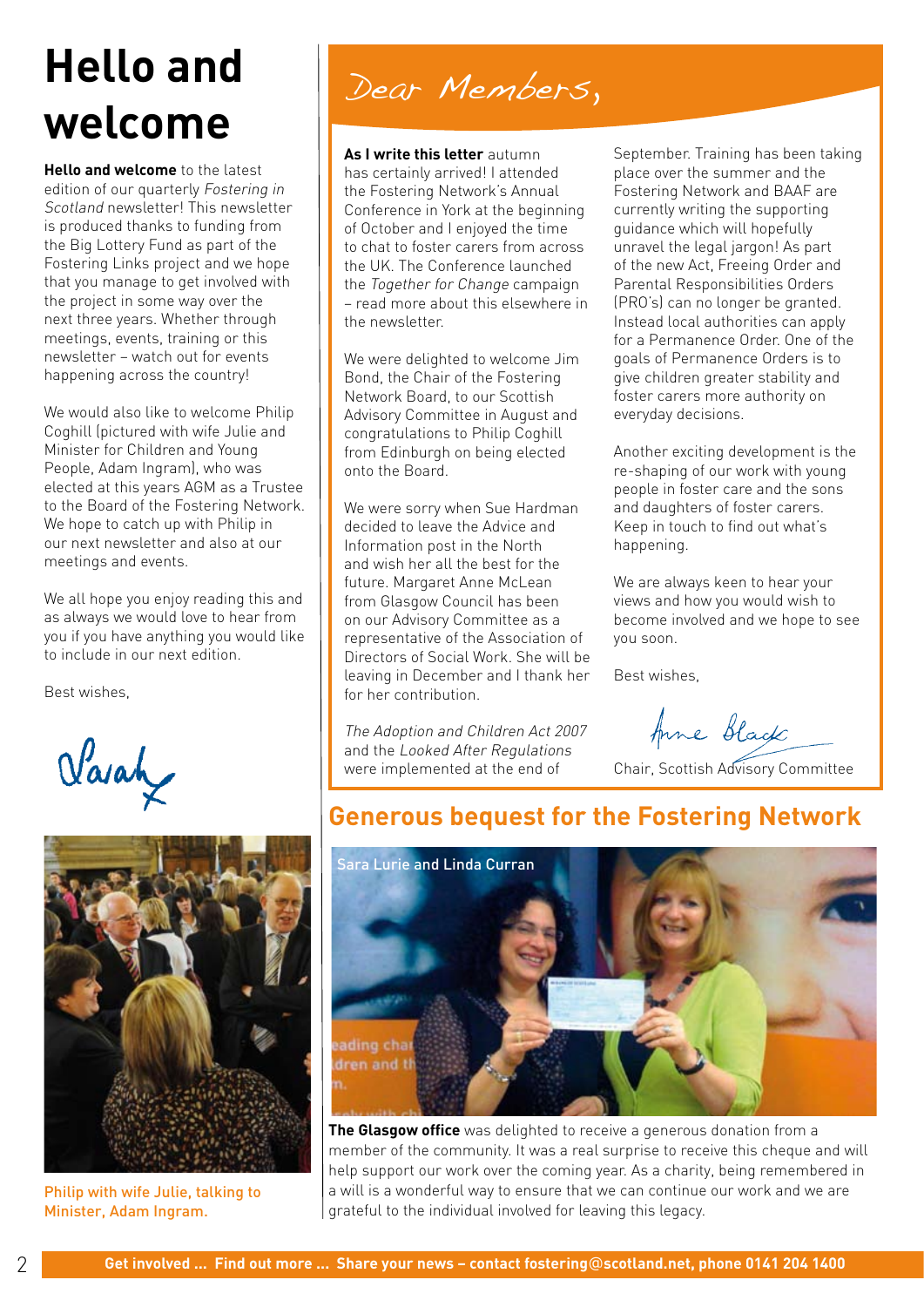### **Birthday plans for 2010**



**Next year** the Fostering Network in Scotland will celebrate its 25th anniversary and are planning ways to celebrate this amazing achievement! If your parents started fostering, if you started fostering, if you were in foster care, if your children were in foster care or if you were working in fostering 25 years ago we would love to share our celebrations with you. Please contact Linda Curran.



**Annual Conference 2009 26th November 2009** 

**Apex City Quay Hotel Dundee**

#### **Supporting young people looked after at home**

#### **Who should attend?**

Everyone involved in supporting young people leaving care and young people themselves

#### **There are unique challenges in supporting this often hidden group.**

- The conference will give delegates the chance to discuss and shape national developments, find out about local initiatives and hear from the young people themselves. •
- 43 per cent of all looked after children are looked after at home •
- Research shows those looked after at home do least well at school •
- How does Corporate Parenting work when young people are looked after at home? •
- 1/4 of young people eligible for aftercare already live at home with their parents, and many more young people head straight home when they leave care. •



For further information please email enquiries@scottishthroughcare.org.uk or call 0141 3574124 www.scottishthroughcare.org.uk www.debateproject.org.uk

#### **Practice development day**

**The Fostering Network** is hosting a one-day practice development exchange on Thursday 19 November in Stirling. Participants will explore the impact of the new Looked After Children (Scotland) Regulations 2009 and the Adoption and Children (Scotland) 2007 Act on everyday practice.

Open to those working in local authority family placement teams who have direct or regular contact with foster carers in their area, it is hoped that this event will promote the sharing of good practice and networking while highlighting areas which may require further training, support or investment. Places are limited and must be reserved in advance.

To book your place, please contact Sarah Crangle.

### **Fosterline Scotland**

**We are delighted** to launch Fosterline Scotland - our new look advice and information service. Funded by the Scottish Government, Fosterline Scotland offers a telephone service to foster carers and fostering services throughout Scotland, providing advice and information on a range of issues and areas.

Currently, the service operates Monday to Thursday, 10am til 4pm, and we are now recruiting for another worker to allow us to offer this service across Scotland Monday to Friday. For further information about the post please contact Sara Lurie for an informal discussion.

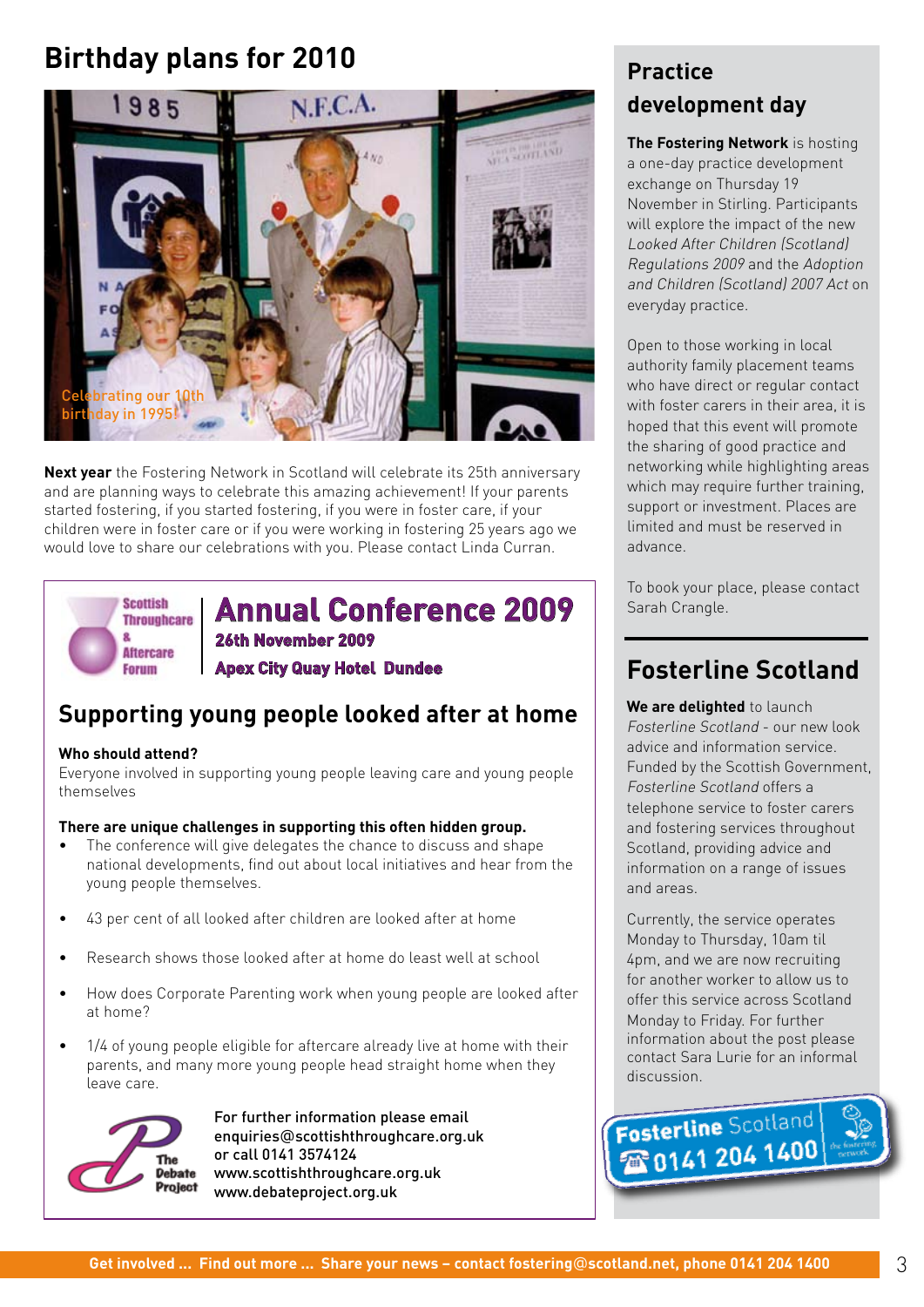# **Together for Change**

Our **Together for Change** campaign was launched in October and is pushing for significant change in three crucial areas:

**Status and authority** – to make everyday decisions without unnecessary delays and restrictions.

**Learning, development and support** – being supported and having the skills and knowledge to respond to individual needs and challenges.

**Pay** – recognising the skills and commitment of foster carers, 52 weeks of the year and comparable to other roles in the child care workforce.

Foster carers can have a huge impact on the lives of the children in their care and need to be empowered to deliver the best possible care and enabled to focus on the job they do without worrying about lack of support or financial difficulties.

We want to encourage you, your family and friends to add your support to the campaign by signing up at **www.fostering.net/together-for-change**

Do you use facebook? Keep up to date with campaigns, events and much more by joining our page at

**www.facebook.com/thefosteringnetwork** 



# **Do you care for a young person with a family member in prison?**



**It is estimated** that 16,500 children in Scotland are affected by parental imprisonment. Many of these children will be cared for by foster carers.

 The impact on children is profound and children can experience stigma, shame, anger, confusion and loss. Children of prisoners are three times more at risk of mental health problems than their peers and are more likely to go on to offend themselves. Effective contact will help children and young people cope with their loss and help reduce the risk of children offending as well as their parents re-offending.

KIDS VIP is a national charity offering practical support and training to promote better contact between children and their imprisoned relatives. This includes training on the impact on children of parental imprisonment.

For further information about the work of KIDS VIP in Scotland, please contact

Alison Boswell Training and Development Co-ordinator

- **e** alison.boswell2@btinternet.com
- **t** 07812143853

# **Weekend retreat for men in foster care**

**Perth and Kinross** recently held a weekend retreat workshop at Kinloch Rannoch to enable Men in Foster Care to work together to improve their practice and the support they offer to the children and young people they look after.

Steve Conway, foster carer with Perth & Kinross tells us, 'We as a group used to do joint courses with other nearby local authorities but we felt we needed to progress so I took on the role of rep to the consultative group with P&K. We went away overnight with ten male carers, with five staying over. As well

as having two speakers we did our own safe caring course, a workshop on 'troublesome teenagers' and workshops with real life scenarios. We also spent time discussing our aims as a group, how often we would like to meet, etc…

'The event was a great success and a follow up day is due to be held in November and then every three months. This is a great in-house tool and the foster carers appreciate the input from the social work team. Hopefully other male groups can be set up and a meeting to liaise so that the men in fostering can air their

views together on a Scottish basis and further enhance the positive role model that men can provide to the children and young people we look after.'

The Fostering Network would be pleased to hear from any other Men in Foster care groups being set up, or up and running across the country. We also have our popular Men in Foster Care one day open course running regularly throughout the year, and is next being held in Glasgow on Saturday 27 March 2010 – contact Joy for further information.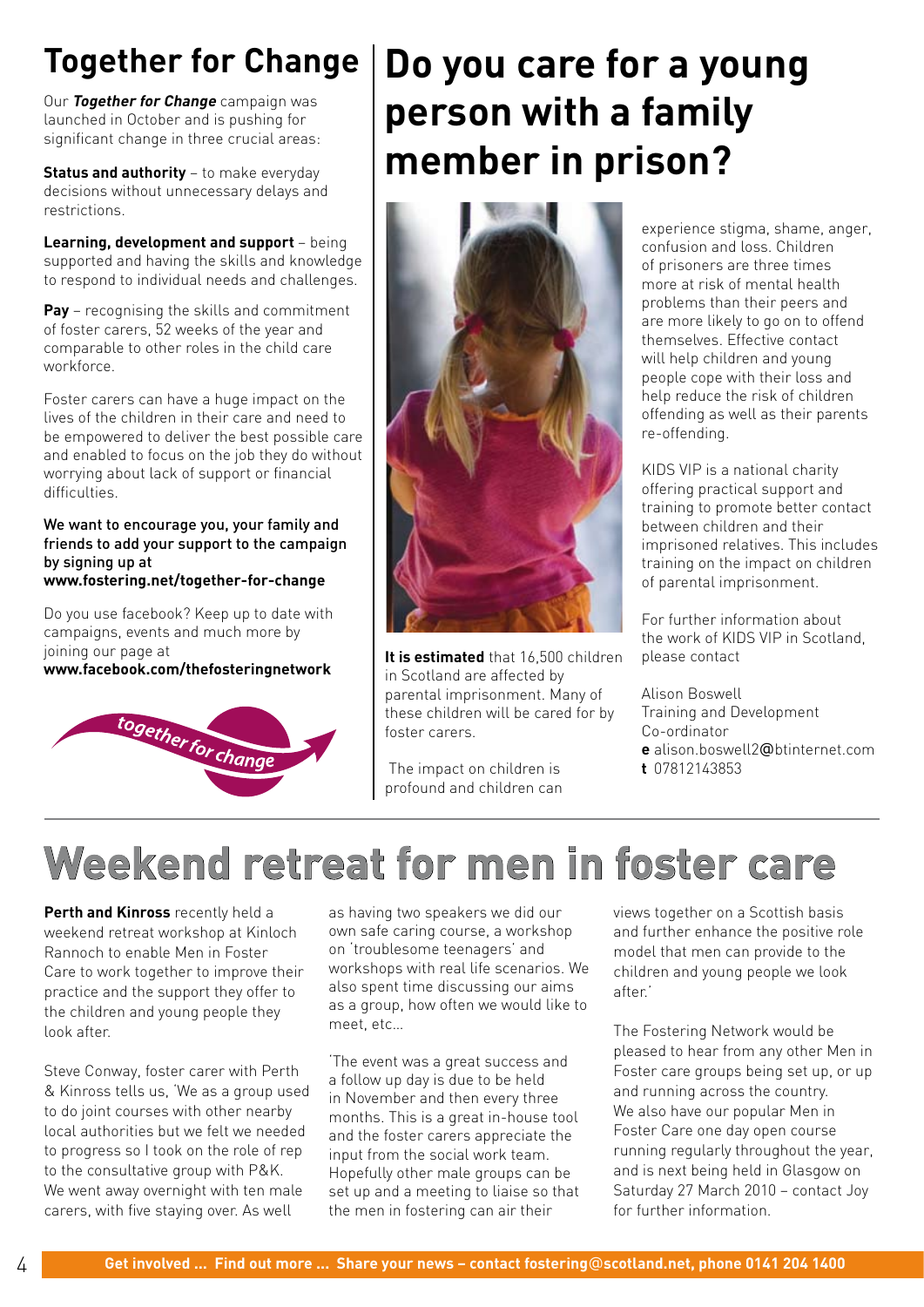# **Moving on – the impact on sons and daughters**

**When a child** or young person moves on from a foster placement, whether returning home, on to permanence, or onto independence, everyone in the family can be affected. Ross Paget, aged 14, has been part of a fostering family for a number of years and shares his experience…

'We've fostered for 11 years now and one thing I really like is having new kids come to stay. I really like young kids as I can show them DVDs and read and play games with them. I don'<sup>t</sup> like it when the kids have to leave. When they leave I feel sad and the house seems empty as it's too quiet as I am used to them running about and making noise. Mum and Dad and family and friends help me when the children have left. That's when I get lots of jobs to do, like getting my uncle's boat ready for the water – that's what I did this time as it takes my mind off the kids going away.

'I like when Mum and Dad do fostering but think it would be good for other carers' kids to get together and talk things over and I miss the Fun Days.'

Following on from Ross's request, his fostering service (Falkirk) have plans in place for day sessions for different age groups of children who foster to allow them to meet up, get to know each other, have some fun and offer understanding and support to each other.

## **Thank you to sons and daughters Local links needed**

**During the month** of October, fostering agencies across the UK celebrated 'Sons and Daughters Week', the Fostering Network's annual campaign to recognise the vital contribution that foster carers own children make to the success of fostering.

To mark the campaign, the Fostering Network ran a photo competition to find the winning image to go on the front of thank you cards which fostering services were able to send out to sons and daughters in recognition of their role and across the UK fostering services ran a range of events and activities. The Fostering Network is also encouraging all

fostering services to establish regular groups for sons and daughters in their area.

Research shows that the relationship between a foster carer's own children and the fostered children in their home can make or break a placement. However, the views and opinions of sons and daughters often go unheard and they don't always get the support they need.

We would love to hear how you celebrated Sons and Daughters week, or how you recognise the important role Sons and Daughters have within a fostering family throughout the year!



### **Book project for children**

**Are you 8-11** years old and the son or daughter of a foster carer? If so we need your help with a fantastic new project designing a book for younger children to tell them what to expect when their mums and dads foster.

For more information about this, or to get involved, get in touch with Sara Lurie by phone or email.

# **for project**

**We are all delighted** that the Fostering Links project has now begun, thanks to funding from the Big Lottery Fund. As well as bringing you this newsletter, and a number of other areas of work, the project seeks to develop and strengthen local links between foster carers. To do this we need some 'Regional Advisers' to be the local voice in their area and linking in to our work more nationally.

If you are interested in finding out about this exciting opportunity, contact Sarah Crangle.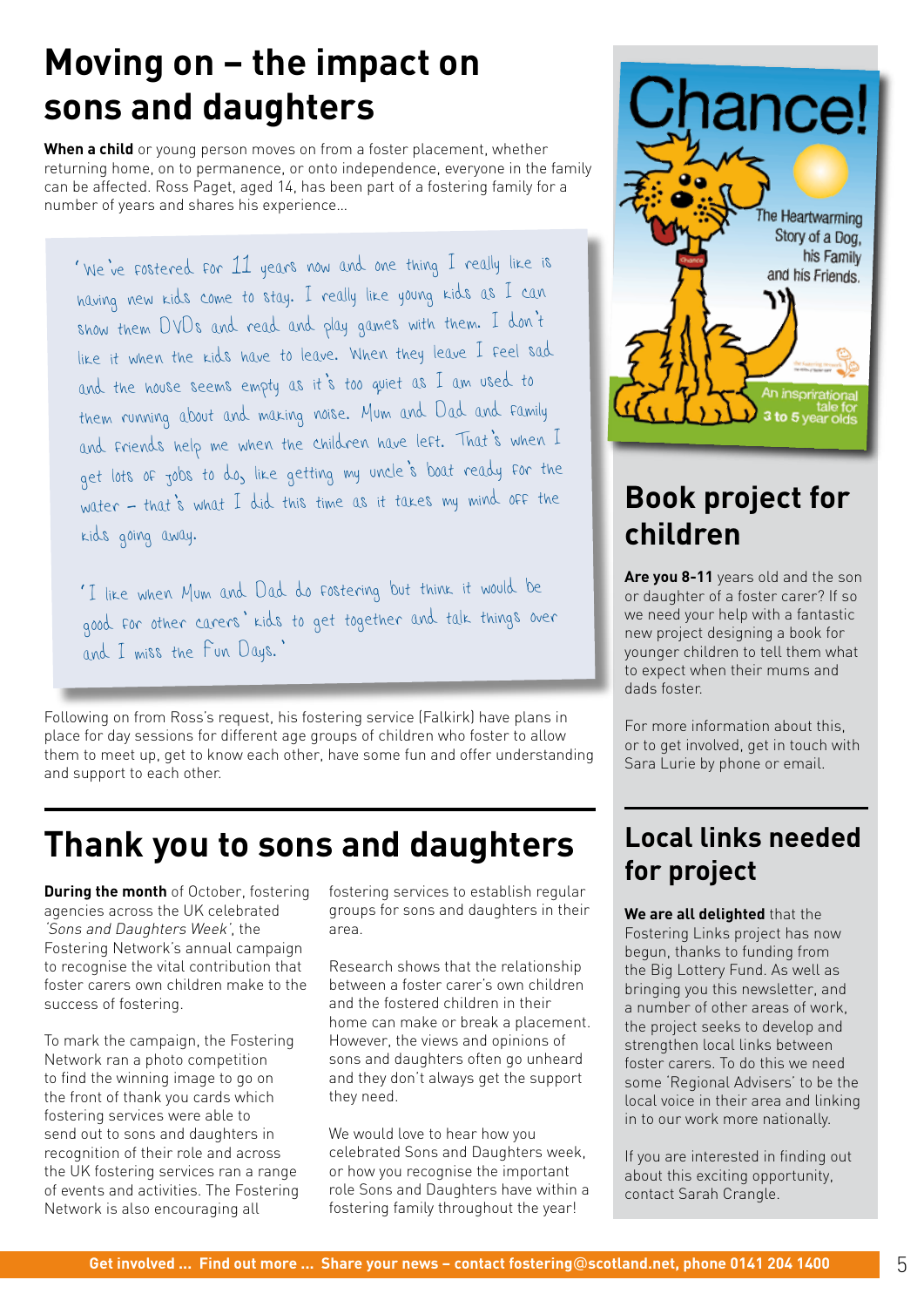#### **Open training courses – dates for your diary**

**The training team** in Glasgow continue to offer a wide range of training courses offered to you 'in-house' (within your agency) as well as our popular 'open courses' – able to be booked by anyone.

#### **Role of the Supervising Social Worker**

27 and 28 January 2010 £180 + VAT Glasgow

#### **Assessing and Working with Same Sex Couples**

\*\*New Course\*\* 17 February 2010 £110 + VAT Glasgow

#### **The Skills to Foster Leaders' Course**

(This course will use the second edition of The Skills to Foster) 9, 10 and 11 March 2010  $f270 + VAT$ Glasgow

#### **Men in Foster Care**

Saturday 27 March 2010 £90 + VAT Glasgow

To find out more or to book your place on one of these courses, contact Joy Crawford **t** 0141 204 1400.

#### **Panel members database**

**A reminder that** on the Fostering Network's website we have a database of members from a Fostering panels are always in need of a mix of people and to add your name to the database, sign in to the members area and visit **www.fostering.net/members/ panels**

# **Debate project Life after Care Conference 2009**

#### **The Scottish Throughcare and**

**Aftercare Forum** would like to say a big thank you to everyone who attended their Young People's Conference at the end of September. All the young people in the Debate Project and Voice of Reason worked hard to make the day a success and young people and workers came from all over Scotland to take part in the event.

Amy Copsey, Debate project worker says, 'We had a great day, full of activities and workshops which were

designed and delivered by care leavers. Issues covered included what young people need most when they leave care, how young people feel about being able to go back to and stay in touch with the places and people they lived whilst in care, how young people manage their financial responsibilities when they leave care and what young people feel about mentoring support.

'The conference gave care leavers the opportunity to share their thoughts, opinions and experiences around leaving care with one another, meet new people and make new friends. Having gathered such valuable information our next step is to share this information with decision makers and those who work with care leavers. The goal of the Debate Project is to use the expert voices of young people to continue to keep them at the centre of making decisions which improve the services provided for young and older care leavers in Scotland.'

> For more information please contact the Debate Project on 0141 357 4124 email **amy@ scottishthroughcare.org.uk** or visit **www.debateproject. org.uk**

# **New permanence order**

The Looked After Children (Scotland) Regulations 2009 and the Adoption and Children (Scotland) Act 2007 are now in place, having come into effect on 28 September 2009. The Fostering Network is busily working with BAAF to write the guidance to support these regulations. We have already received a number of calls to the Glasgow office relating to the impact of these regulations on foster carers and workers and we want to hear your thoughts on how these will affect you or those you care for – do you have a child or young person who is now on a Permanence Order?

Email, phone or write and share your experience and practice.

One change within the legislation is the repeal of the barrier to same sex couples fostering in Scotland. To support fostering services in recruiting, assessing and supporting same sex couples as foster carers, the Fostering Network is running Assessing and Working with Same Sex Couples – a one day course facilitated by Helen Cosis Brown, a Principal Lecturer in Middlesex University.

For further information or to book a place, contact Joy Crawford.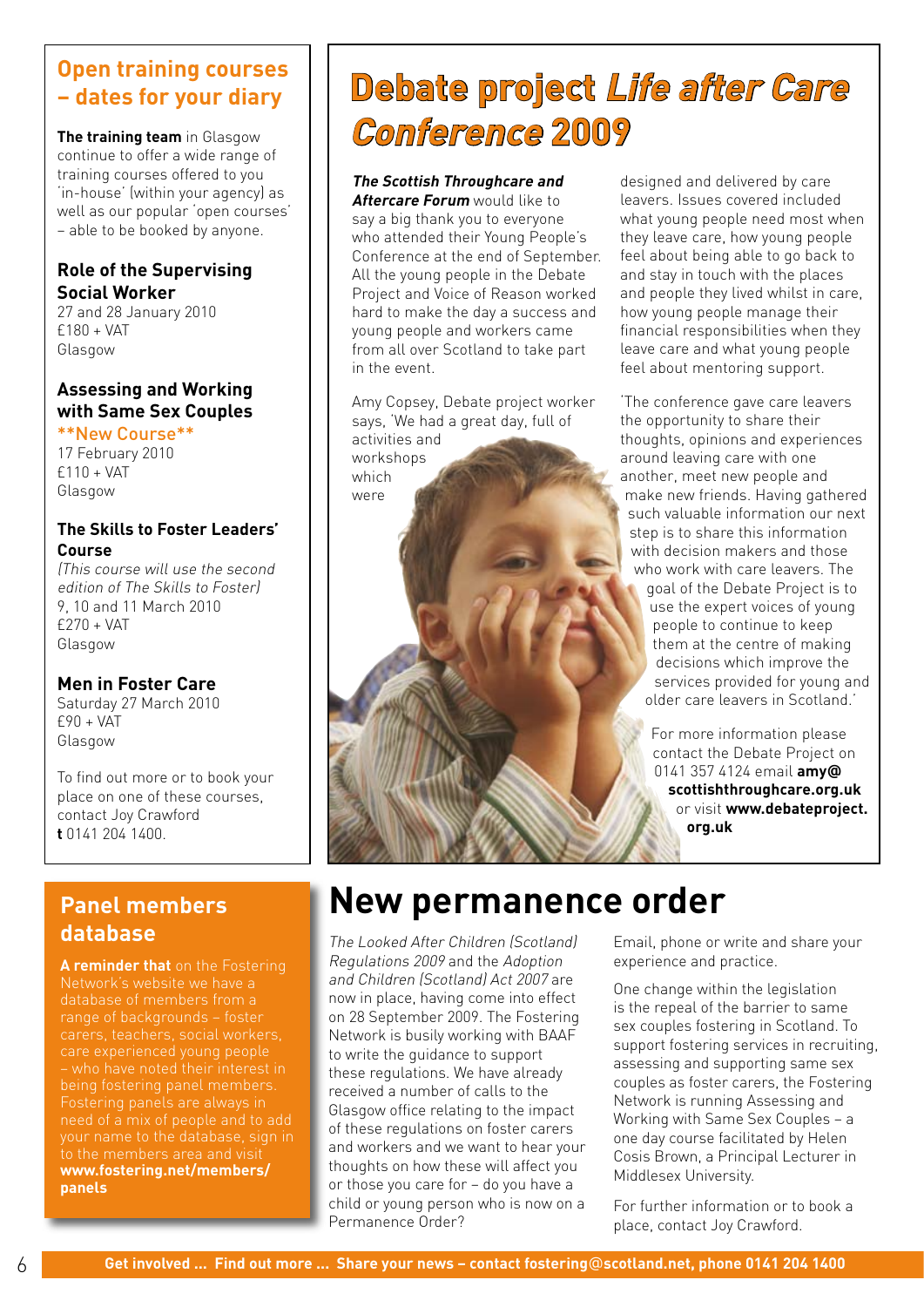# **Do you know if you are a member of the Fostering Network?**



**If you are receiving** this newsletter then it is likely that you are a member of the Fostering Network, but you should take a few minutes to check that you and your family are covered by membership. Not only does your membership give you access to our 'members only' area of the website, a wealth of resources and information, a medical and stress counselling helpline but membership also gives foster carers legal protection insurance.

'After my family had allegations against us the Fostering Network were great. We only had a couple of calls between us but you will never know how much

you actually helped me and my family. I don't know what I would have done without you all at the end of a phone – you were a life line!'

Understanding insurance is important for most people. It is vital if you are a foster carer to know exactly what your insurance cover provides, what your legal responsibilities are, and what cover is provided by your fostering service.

As a member of the Fostering Network you have access to a 24 hour legal advice helpline where you can speak to a lawyer on any personal, legal or tax matter. It can cost as much as £150

an hour to seek private legal advice so this can really save you money as well as providing vital independent support. In addition the Fostering Network provides members with legal protection insurance so that in the unfortunate event of an allegation you and your family will have access to legal representation from experienced solicitors.

Following negotiations with our insurers the Fostering Network is delighted to be able to expand cover to those foster carers and former foster carers who continue to look after a young person to the age of 21. We are calling this new arrangement 'Staying Put Providers'. Please check the legal insurance guide for terms and conditions which is available to download at www.fostering.net/ members

#### **Are you thinking about retiring?**

Remember that sadly allegations can arise even after you have retired from fostering so the Fostering Network also has a retired carers membership, available at a reduced rate, which you can take out to continue to provide this valuable cover for you and your family.

If you are unsure if you are a member, give our membership team a call on 020 7620 6400 and they will be happy to help you out.

# **New look All About Fostering launched**

**The Fostering Network** has published an all new All About Fostering publication. In a colourful magazine style format, it is informative, engaging and essential reading for anyone considering a career in fostering.

All About Fostering contains essential information about what fostering involves alongside real-life stories and quotes from foster carers, young

people and birth famililies. It is a bright and vibrant addition to any information pack for potential foster carers.

Available with a choice of four covers and from just 75p per copy, see **www.fosteringresources.co.uk** or call 0844 335 1892 for more details.